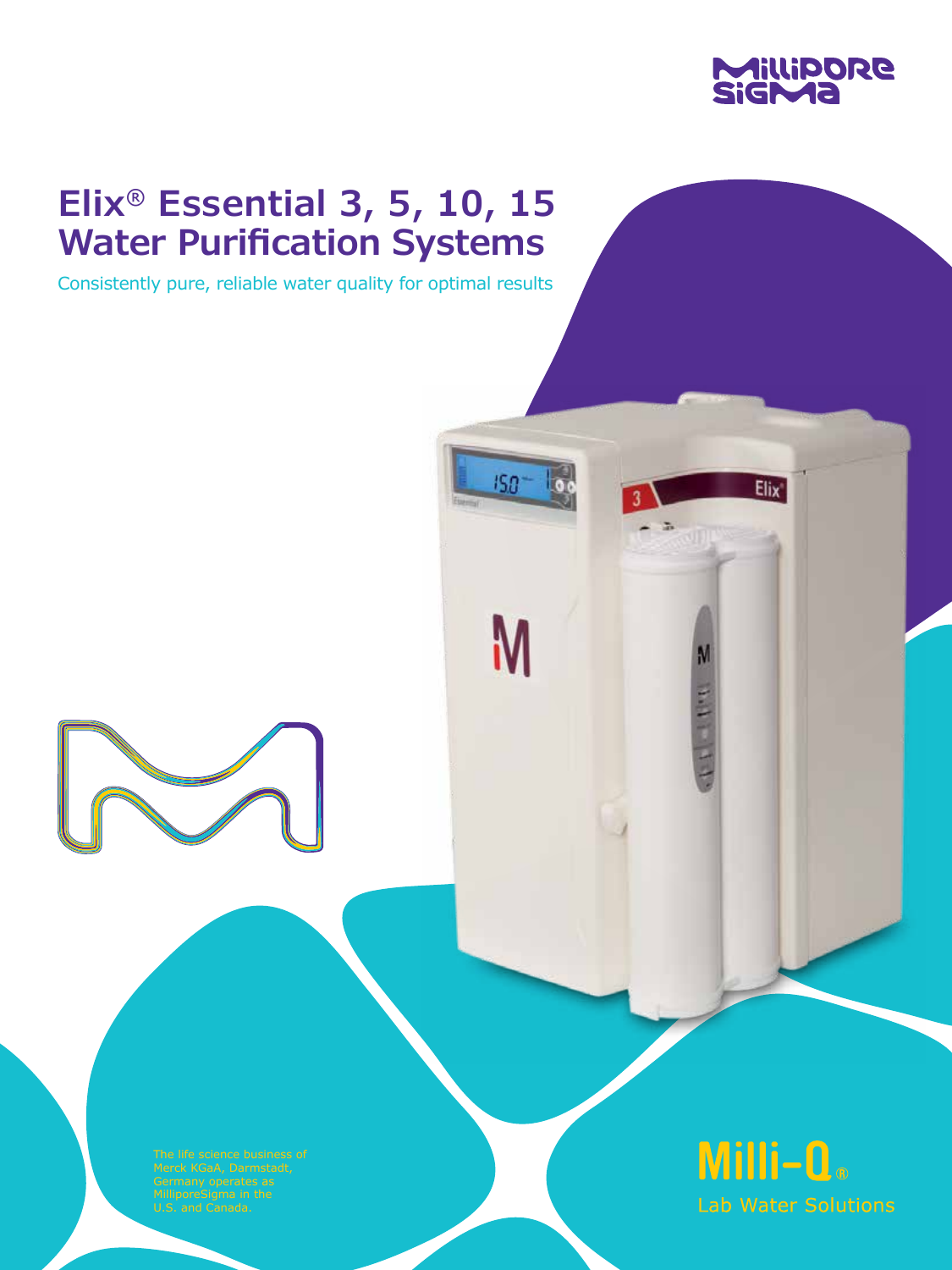# **Consistently pure, reliable water quality for optimal results**

**For pure water needs up to 15 L/h**

| Your water purification needs                                               | Our solution: The Elix® Essential range of<br>water purification systems                                                                                                                                                            |
|-----------------------------------------------------------------------------|-------------------------------------------------------------------------------------------------------------------------------------------------------------------------------------------------------------------------------------|
| Type 2 pure water of consistent and<br>reliable quality                     | Complementary water purification techniques, including state-of-<br>the-art Elix® electrodeionization (EDI) technology, ensure<br>delivery of constant and reliable quality Type 2 pure water.                                      |
| High-quality pure water meeting the<br>specifications for your applications | With resistivity > 5 M $\Omega$ ·cm at 25° (typically 10-15 M $\Omega$ ·cm) and<br>TOC < 30 ppb, $Elix$ <sup>®</sup> Essential system product water is of <b>better</b><br>quality than double distilled water.                     |
| Low and predictable running costs                                           | With no resin packs to change, the self-regenerating Elix <sup>®</sup> EDI<br>module lowers running costs. Overall reduced water and<br>electricity use also allow significant savings.                                             |
| A user-friendly system                                                      | <b>Intuitive controls</b> simplify Elix® Essential system use, providing<br>just the information required. System alert and alarm icons<br>are shown on a color-coded backlit LCD display to clearly show<br>message importance.    |
| Full control of pure water quality                                          | Key water quality parameters are measured by the system's<br>high-precision monitoring equipment. RFID technology<br>makes Progard® pretreatment packs fully traceable.                                                             |
| Easy maintenance                                                            | On the system, there is just one Progard <sup>®</sup> pretreatment pack<br>to change and a new, ergonomic pack locking system lets<br>users do this quickly and easily. Automatic functions provide<br>additional self-maintenance. |
| The best use of laboratory space                                            | $E$ lix <sup>®</sup> Essential systems have a <b>small footprint</b> , enabling<br>convenient installation on or under the bench, or on a wall.<br>Systems provide 3, 5, 10, or 15 liters of pure water per hour.                   |
| Confidence in your water purification<br>system supplier                    | Elix <sup>®</sup> Essential systems are manufactured in an <b>ISO<sup>®</sup>-registered</b><br>manufacturing site, and Milli-Q® Service Plans offer a full range<br>of support. We are a partner you can count on.                 |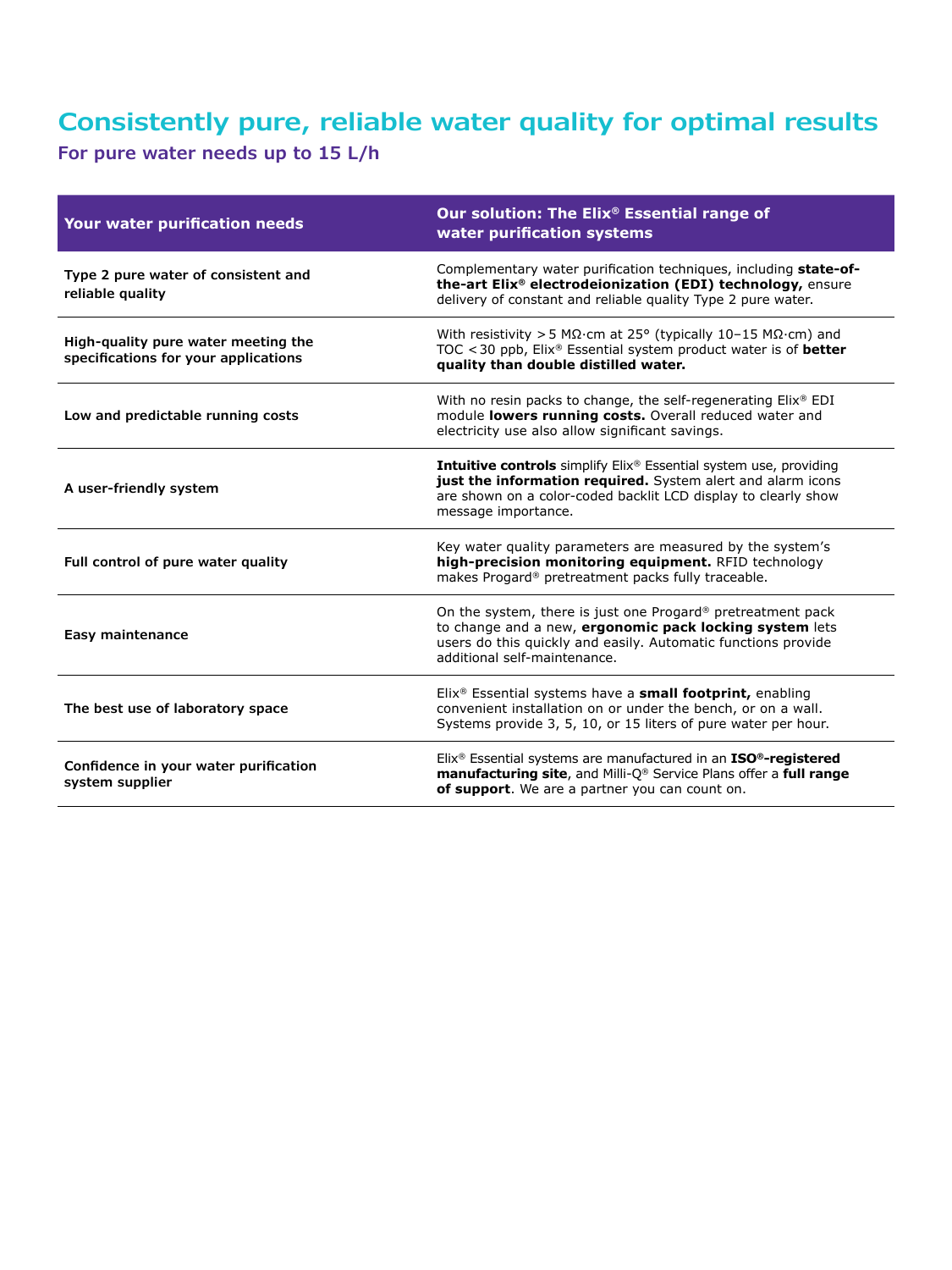### **Elix® Essential Systems Water Purification Pathway**

- 1. Feed Water
- 2. Inlet Solenoid Valve
- 3. Progard® Pretreatment Pack
- 4. Pressure Regulator
- 5. Pump
- 6. Sanitization Port
- 7. Feed Water Conductivity Cell

8. RO Membrane

- 9. Reject Water Recovery Loop
- 10. Check Valve
- 11. Capillary Tubing
- 12. Flush Solenoid Valve
- 13. Reject
- 14. Permeate Conductivity Cell
- 15. Permeate Divert Valve
- 16. Elix® EDI Module
- 17. Product Resistivity Cell
- 18. UV Lamp 254 nm (UV System)
- 19. Product Water
- 20. Reservoir



#### **Elix® technology: Constant and reliable quality Type 2 pure water**

Type 2 pure water is one of the most common reagents. It is used by scientists, researchers, and engineers everywhere in environments as diverse as academic, hospital, and quality control laboratories. In spite of its importance, many water purification systems on the market are not able to reliably provide pure water of consistent quality in the daily volumes required by users.

In contrast to these other systems, our Elix® Essential systems have been developed to ensure delivery of constant and reliable quality Type 2 water. By incorporating proven, patented Elix® EDI technology with other advanced complementary water purification techniques, Elix® Essential systems make the best use of existing purification technologies.

#### **Elix® Essential system water purification sequence**

In the Elix® Essential system water purification sequence, potable tap water is first treated with a Progard® pack, and then purified by reverse osmosis (RO) to produce RO Type 3 water. This water enters the Elix® electrodeionization module, where ion-exchange resins are continuously regenerated by a small electrical field. This process requires only very small amounts of water and energy, and results in consistently high-quality pure water with no need for external chemical regeneration of the resin beads. In Elix® UV systems, a bactericidal 254 nm UV lamp is available to sanitize the pure water before it is stored in a polyethylene reservoir.



**Elix® module:**  unique technology based on anion-and cation permeable membranes; highquality ion-exchange resin; and activated<br>carbon beads.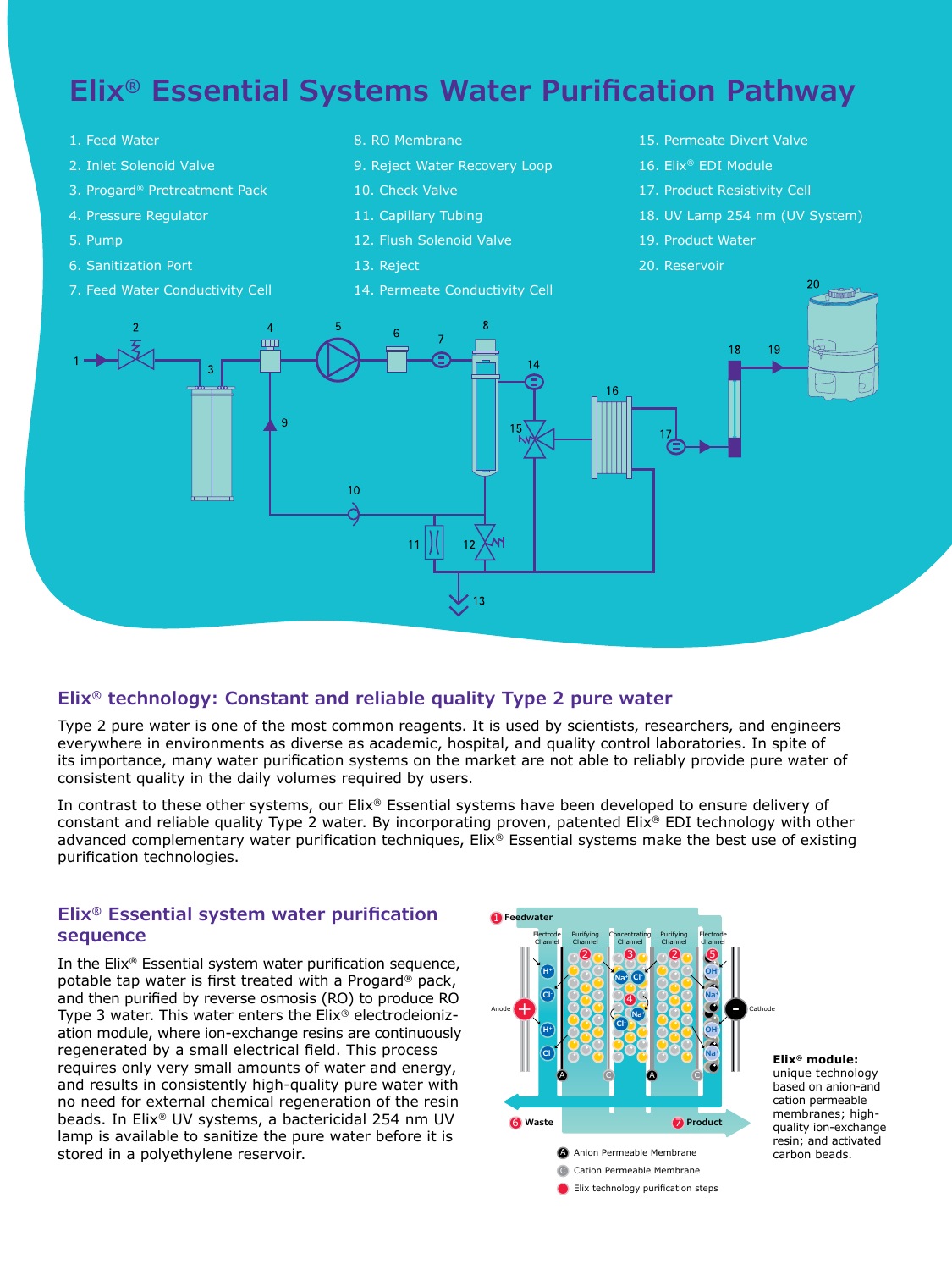# **Elix® Technology**

Our current Elix® EDI module is the result of over 25 years of concentrated activity by our Lab Water Research & Development teams. Today, our extensive worldwide installed base of Elix® systems provides the assurance that Elix® EDI technology is robust, reliable and efficient: you can trust Elix® Essential systems to supply the solution to your pure water needs.



The graph shows the superiority of Elix® technology over systems using ion-exchange resin packs. Resistivity drops dramatically when packs are exhausted.

### **High-quality pure water to match your specifications**

Consistency and reliability in pure water quality is crucial in laboratory applications. Pure water, such as the water produced by Elix® Essential systems, is used throughout the lab for:

- Feed to laboratory equipment (e.g., Milli-Q® Type 1 ultrapure water systems, weatherometers, autoclaves, glassware washers, and dissolution testing units)
- Preparation of microbiological media, buffer and pH solutions
- Histology
- Chemical reactions run in water
- Manual glassware rinsing

Regulatory bodies have defined the minimum quality requirements for pure water through specific and rigorous standards. Elix® Essential systems are designed to meet or exceed requirements as described by ISO® 3696 (Grade 2 water); ASTM® D1193 (Type II resistivity and TOC Table I specifications); and by the United States, European and Japanese Pharmacopeias for Purified Water.

With resistivity values that are greater than 5 M $\Omega$ ·cm at 25 °C, and with less than 30 ppb TOC, the quality of Elix® Essential water exceeds that of double distilled water. In general, water that has been purified using Elix® technology is suitable for use with analyses at the parts per million (ppm) or high parts per billion (ppb) levels.

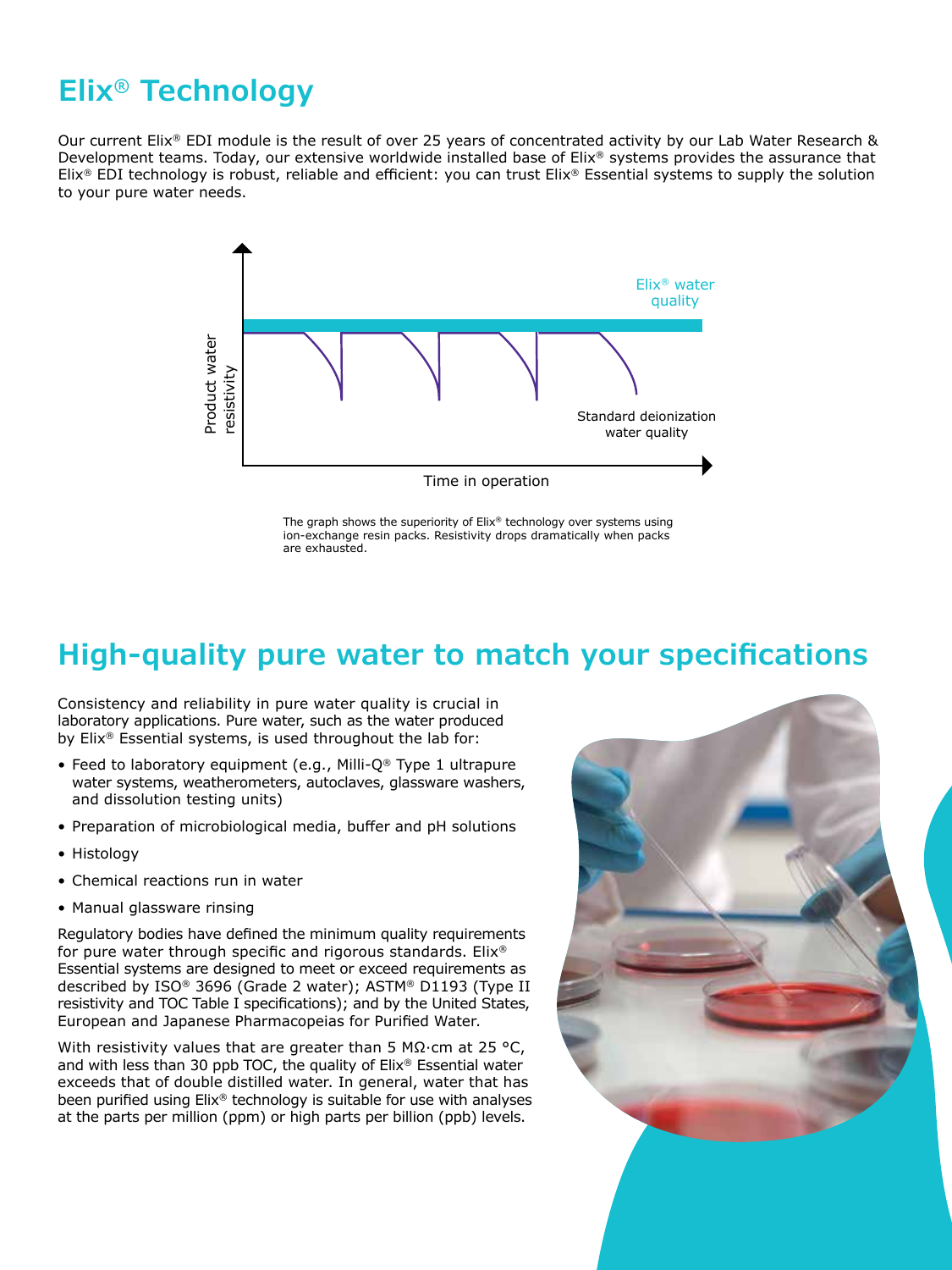# **Low and predictable running costs**

#### **Budget-conscious users will also appreciate Elix® Essential systems for their low and predictable running costs:**

- Integrated Elix® electrodeionization technology requires no costly resin replacement or regeneration.
- Only a single Progard® pretreatment pack is needed to remove particles, free chlorine and colloids from tap water.
- Electricity consumption is 200 times less than that of conventional distillation equipment.
- The system's efficient RO-reject water recirculation loop significantly reduces tap water use and helps extend the lifetime of the Progard® pack.
- No strong chemicals must be purchased for resin regeneration or cleaning purposes.
- There are no transportation and storage costs (as with bulky and cumbersome resin cartridges or bottled water).



# **User-friendly systems**

Elix® Essential systems have been designed for easy, effortless operation. Intuitive controls on the system cabinet simplify use, and provide essential details  $-$  you see just the information you need, such as product water quality and reservoir water level. When necessary, icons inform users of any actions that should be performed (i.e., changing the Progard® pack, sanitizing the system, or taking corrective measures in case of an alert or alarm).

To ensure optimal system operation, icons and the backlit LCD screen change color to visually signal maintenance alerts or alarms. For example, fifteen days before the purification pack should be replaced, the Progard® icon will turn yellow. As the date for pack change approaches, the LCD screen will switch from its normal blue background color to yellow. For more important warnings, the screen will turn red to indicate an urgent action is required. When there has been no user interaction with the screen for 15 minutes, and there is no alert or alarm, the system's screen saver will be activated automatically.

Additional information on system operation and maintenance is provided by the Quick Reference Guide and User Manual stored on the water production unit.

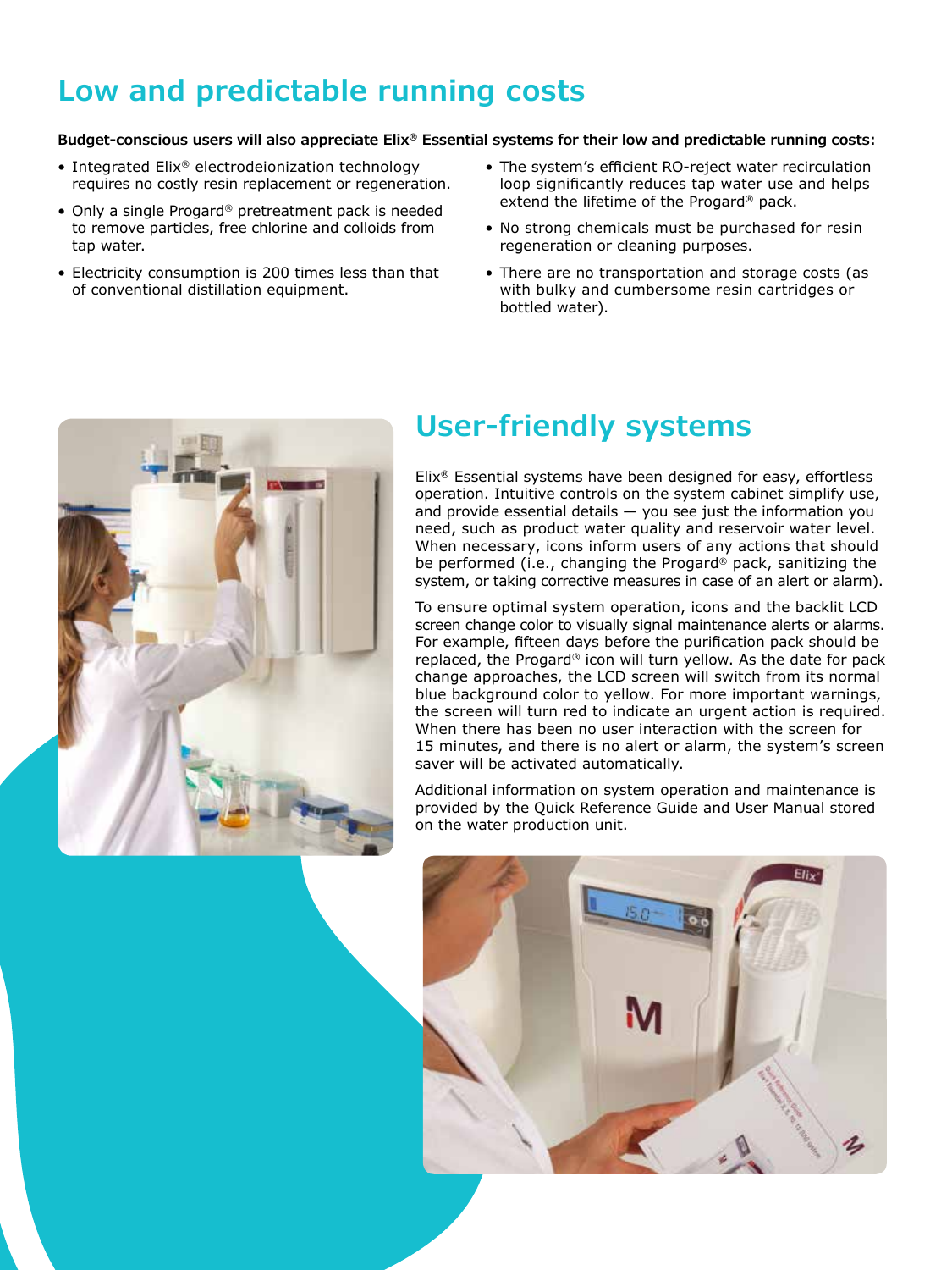

### **Full control over pure water quality**

In comparison to centralized water delivery installations with a "loop" configuration, stand-alone, reliable Elix® Essential systems give users direct "hands-on" control over water quality. After each purification step, important parameters are checked by the system, including:

- Feed water pressure and conductivity
- RO pressure, RO water quality, RO membrane efficiency (% ion rejection), Elix® Essential water quality and temperature

Elix® Essential system monitoring equipment is best in class. Reliable resistivity measurement provides control with features such as low cell constant, flow-through resistivity cell design, and temperature compensation at 25 °C.

Key values can be displayed on the easy-to-read Elix® Essential system LCD display, letting users check water quality status whenever needed. Any system anomaly is immediately signaled by a change in the color of the highly visible LCD backlight (yellow for alert mode; red for alarm mode).

On another level, RFID technology prevents insertion of an incorrect purification cartridge in the Elix® Essential system, and also ensures traceability by registering the catalogue and serial numbers of a new Progard® pack in system memory.

For enhanced data management control, remote access capabilities, and long-term electronic archiving, users can also opt to use their Elix® Essential systems with Millitrack® software.

### **Easy and carefree maintenance**

Low maintenance Elix® Essential systems free you to concentrate on your laboratory work. Elix® technology eliminates the need for extra polishing packs or conditioning cartridges, so there is just one Progard® purification pack to change — and the system's new ergonomic pack locking system makes this easier than ever to do.

Just pull up on the locking handle to remove the exhausted pack, position the replacement pack in the cabinet, and push down on the handle to lock the new pack in place  $-$  it's as simple as that! This is followed by an automatic 15-minute flush cycle, and your system is once again ready for use.

Automatic self-maintenance functions (i.e., flush mode, rinsing mode, sanitization cycle) keep the system's RO membrane in top operating condition, and ensure optimal water quality. System sanitization is recommended approximately four times a year, and takes just a few minutes to perform.

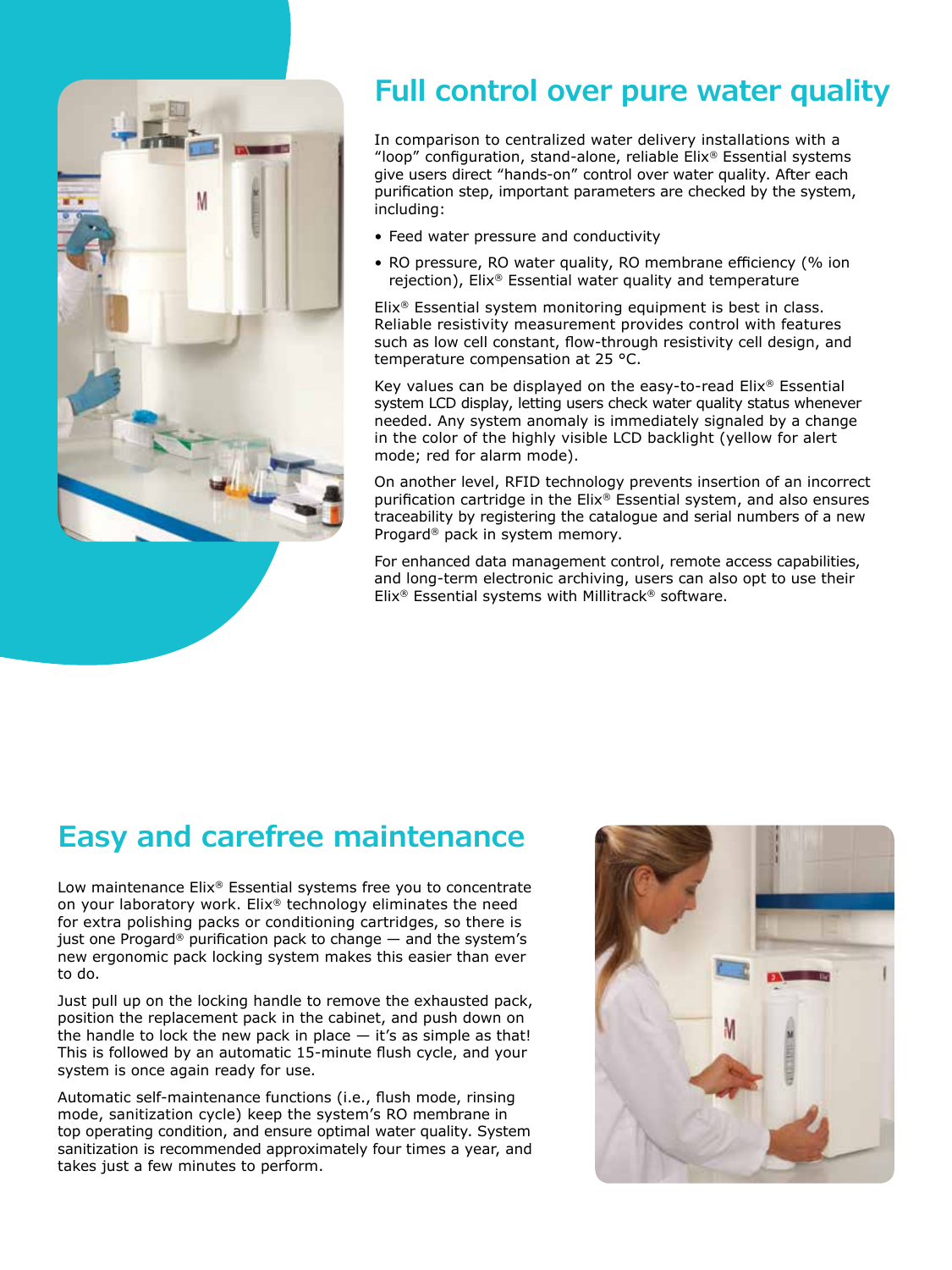### **The best use of laboratory space**

With their small footprint, Elix® Essential systems are designed to make the best use of laboratory space. Systems can be placed on or under the bench or wall-installed, depending on your needs. Systems provide 3, 5, 10, or 15 liters of pure water per hour.

Select from a range of high-quality polyethylene reservoirs (30–100 liters) to match your water usage. Reservoirs maintain consistent purity of stored water and provide effective protection against airborne contaminants. An optional Automatic Sanitation Module (ASM) can further protect the integrity of stored water with regular exposure to a bactericidal 254 nm UV lamp.



### **Confidence in your water purification system supplier**

As one of the top three R&D investors in the Life Science Tools industry and with more than 50 years of experience in water purification systems manufacturing, we are a partner you can count on.

Elix® Essential systems are manufactured in an ISO® 9001 and ISO 14001 registered site,\* and are certified for safety and electromagnetic compatibility (CE, cUL, FCC).

Additionally, to optimize the performance and lifetime of your water purification system, we offer a complete portfolio of Milli-Q® Service Plans ranging from a single annual checkup to full system coverage.

\* Certificates are available upon request.

| <b>Elix<sup>®</sup> Essential System Specifications</b> |                                                                 |  |
|---------------------------------------------------------|-----------------------------------------------------------------|--|
| <b>Pure (Type 2) Product</b><br><b>Water Quality</b>    | Elix <sup>®</sup> Essential<br><b>Systems</b>                   |  |
| Product flow rate $\pm$ 15%,<br>$7-35$ °C               | 3, 5, 10, or 15 L/h                                             |  |
| <b>Resistivity</b>                                      | > 5 MΩ $\cdot$ cm at 25 °C,<br>typically 10-15 MΩ·cm            |  |
| <b>TOC</b>                                              | $<$ 30 ppb                                                      |  |
| <b>Bacteria levels</b>                                  | <10 cfu/mL for Elix <sup>®</sup><br><b>Essential UV systems</b> |  |

#### **System Information**

| <b>Dimensions</b><br>$(H \times W \times D)$ | $470 \times 268 \times 339$ mm<br>$(18.5 \times 10.6 \times 13.3 \text{ in.})$ |
|----------------------------------------------|--------------------------------------------------------------------------------|
| Net weight                                   | 12.3-14 kg (27.1-30.9 lb)                                                      |
| <b>Operating weight</b>                      | 17.2-18.5 kg (37.9-40.8 lb)                                                    |
| <b>Electrical feed voltage</b>               | 100-230 V $\pm$ 10%                                                            |
| Electrical feed frequency                    | 50-60 Hz                                                                       |
| Tap (feed) water connection                  | $1/2$ " Gaz M                                                                  |
| Tap (feed) water pressure                    | $0.5 - 6$ bar                                                                  |